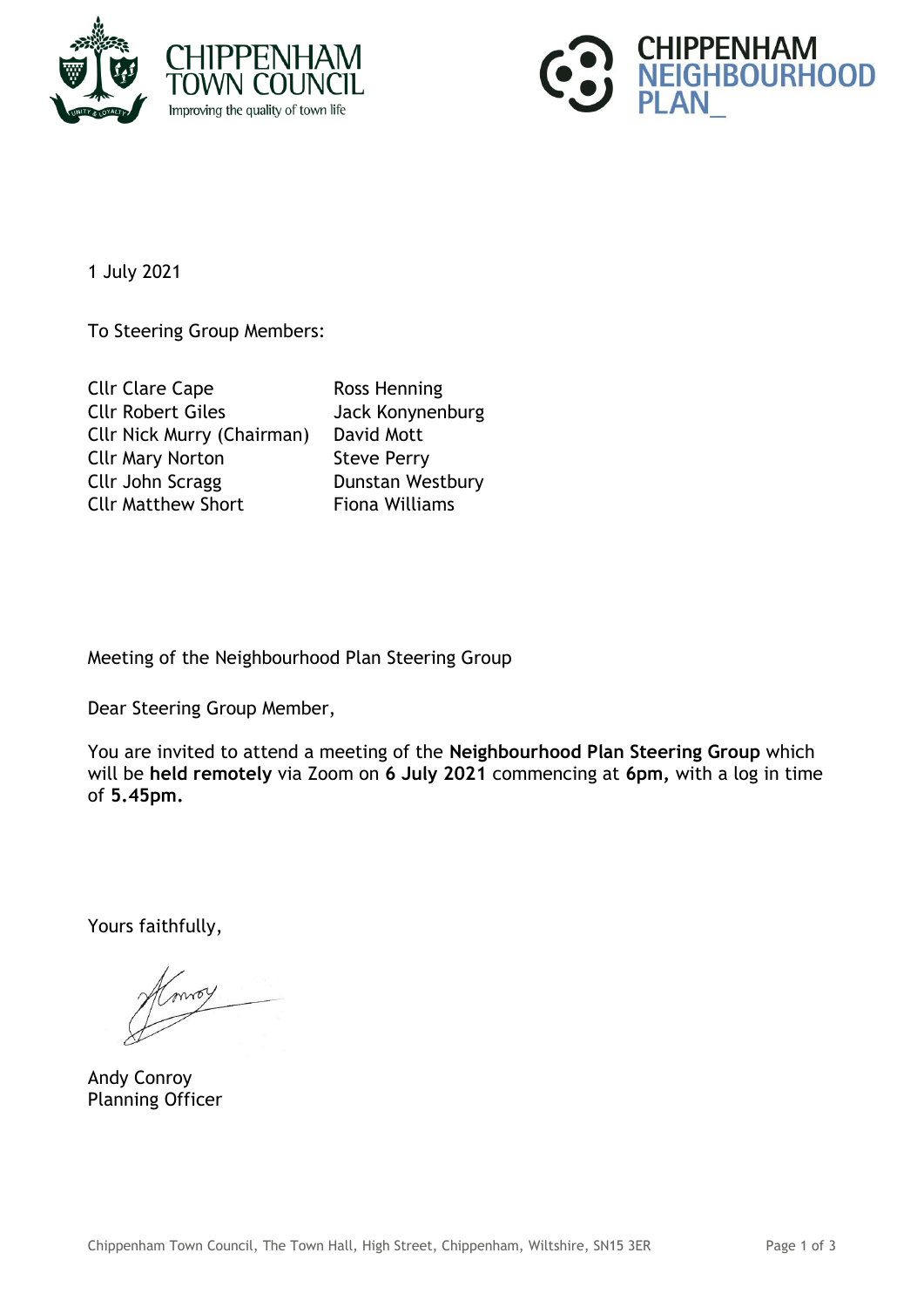## Agenda

**Neighbourhood Plan Steering Group Meeting – 6 July 2021, 6pm, Remote Meeting (via Zoom)**

| 1. | <b>APOLOGIES FOR ABSENCE</b>                                                                                                                                                                                                                                                                                                                                                                                                                          |
|----|-------------------------------------------------------------------------------------------------------------------------------------------------------------------------------------------------------------------------------------------------------------------------------------------------------------------------------------------------------------------------------------------------------------------------------------------------------|
| 2. | DECLARATION OF INTEREST                                                                                                                                                                                                                                                                                                                                                                                                                               |
|    | All Members of the Steering Group are reminded to declare any pecuniary or non-<br>pecuniary interests they may have, in accordance with the Town Council's latest<br>approved Code of Conduct                                                                                                                                                                                                                                                        |
| 3. | PROTOCOL FOR VIRTUAL MEETINGS OF THE NPSG                                                                                                                                                                                                                                                                                                                                                                                                             |
|    | To note, and to apply, the Protocol to this virtual meeting (copy attached)                                                                                                                                                                                                                                                                                                                                                                           |
| 4. | <b>MINUTES</b>                                                                                                                                                                                                                                                                                                                                                                                                                                        |
|    | To approve as a correct record and to sign the draft minutes of the meeting held on 1<br>June 2021 (copy attached)                                                                                                                                                                                                                                                                                                                                    |
| 5. | <b>CHAIRMAN'S ANNOUNCEMENTS</b>                                                                                                                                                                                                                                                                                                                                                                                                                       |
| 6. | <b>WALPA UPDATE</b>                                                                                                                                                                                                                                                                                                                                                                                                                                   |
|    | Chairman/Planning Officer to update Steering Group Members on recent WALPA actions                                                                                                                                                                                                                                                                                                                                                                    |
| 7. | <b>REVISIONS TO DRAFT PLAN</b>                                                                                                                                                                                                                                                                                                                                                                                                                        |
|    | To agree changes to the Draft Neighbourhood Plan (Version 6), which has been revised by<br>the Planning Officer.                                                                                                                                                                                                                                                                                                                                      |
|    | Main changes to the Plan include:<br>References to Town Council Ecological Emergency declaration<br>Minor modifications to Sustainability & Climate Change Intro and Net Zero Carbon<br>$\bullet$<br>policy and supporting text<br>References to Building for Life added to Housing Design policy and supporting text<br>$\bullet$<br>Relocation of Fig 8.2 - Constraints and Opportunities Map to Bath Rd Car<br>Park/Bridge Centre Site Topic Paper |
|    | Photos and supporting text added to Provision and Enhancement of Cycle Paths<br>$\bullet$                                                                                                                                                                                                                                                                                                                                                             |
|    | Photos added for Circular Economy and Net Zero Carbon policies<br>$\bullet$                                                                                                                                                                                                                                                                                                                                                                           |
|    | Links to clean and track changes versions of the document are below:                                                                                                                                                                                                                                                                                                                                                                                  |
| 8. | <b>OUTSTANDING ITEMS FOR NEIGHBOURHOOD PLAN DOCUMENTS</b>                                                                                                                                                                                                                                                                                                                                                                                             |
|    | To note and action the outstanding items which need to be resolved in order to progress<br>the Neighbourhood Plan documents, as set out in the Outstanding Items for<br>Neighbourhood Plan Documents Report (copy attached)                                                                                                                                                                                                                           |
| 9. | <b>REGULATION 14 PUBLIC QUESTIONNAIRE</b>                                                                                                                                                                                                                                                                                                                                                                                                             |
|    | To agree the questions and text to be used as set out in the Regulation 14 Public<br>Questionnaire Text & Questions report (copy attached)                                                                                                                                                                                                                                                                                                            |